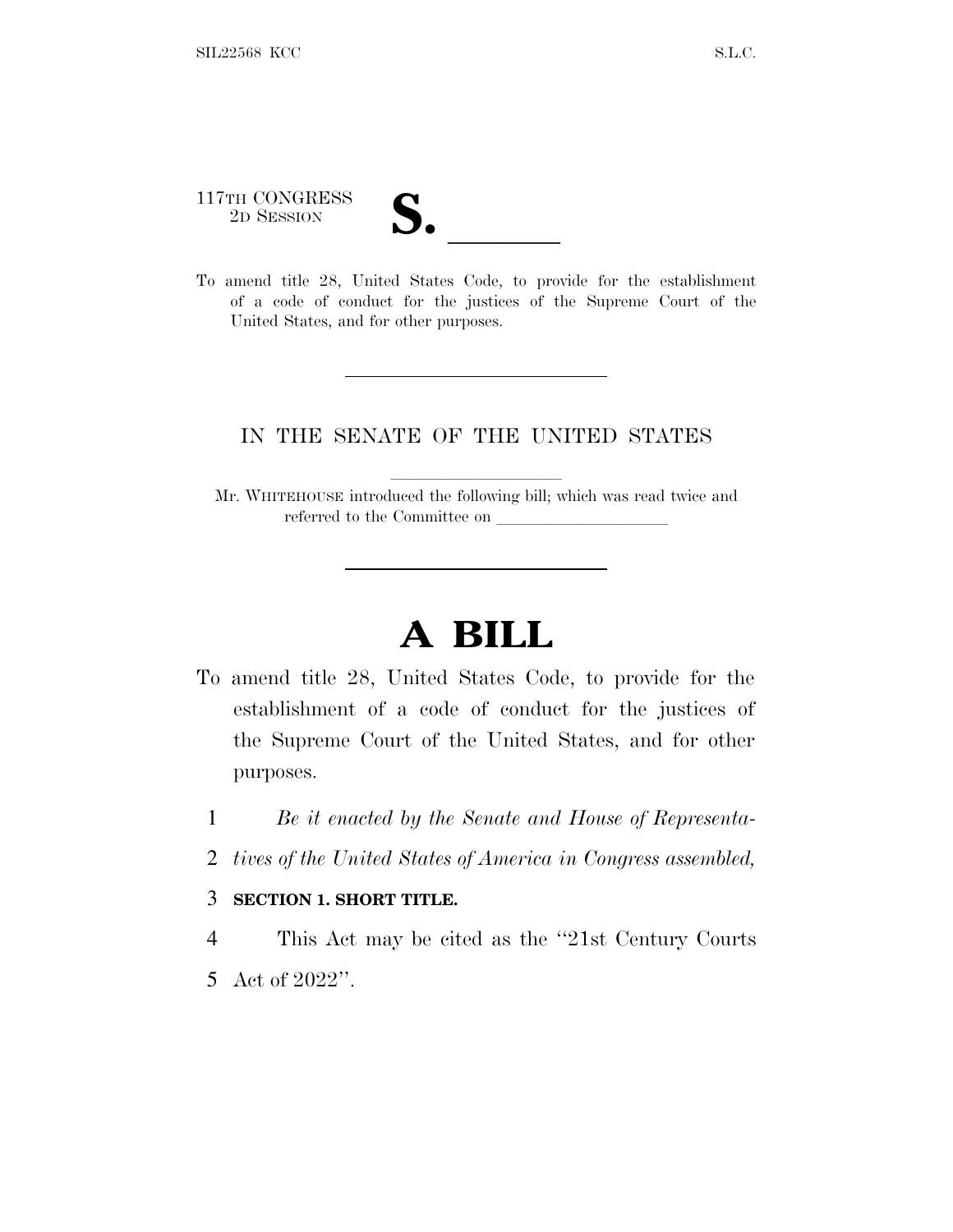$\mathfrak{D}$ 

# **SEC. 2. CODE OF CONDUCT FOR THE SUPREME COURT OF THE UNITED STATES.**

 (a) I<sup>N</sup> GENERAL.—Chapter 16 of title 28, United States Code, is amended by adding at the end the fol-lowing:

### **''§ 365. Codes of conduct**

 ''(a) Not later than 180 days after the date of the enactment of this section—

 ''(1) the Supreme Court of the United States shall, after appropriate public notice and opportunity for comment, issue a code of conduct for the justices of the Supreme Court; and

 ''(2) the Judicial Conference of the United States shall issue a code of conduct for the judges of the courts of appeals, the district courts (includ- ing bankruptcy judges and magistrate judges), and the Court of International Trade.

 ''(b) If the Supreme Court of the United States fails to comply with subsection (a), the code of conduct for jus- tices of the Supreme Court shall consist of the Code of Conduct for United States Judges, as in effect on the date of enactment of this section.

 ''(c) The Supreme Court of the United States and the Judicial Conference may modify the applicable codes of conduct under this section after giving appropriate pub-lic notice and opportunity for comment.''.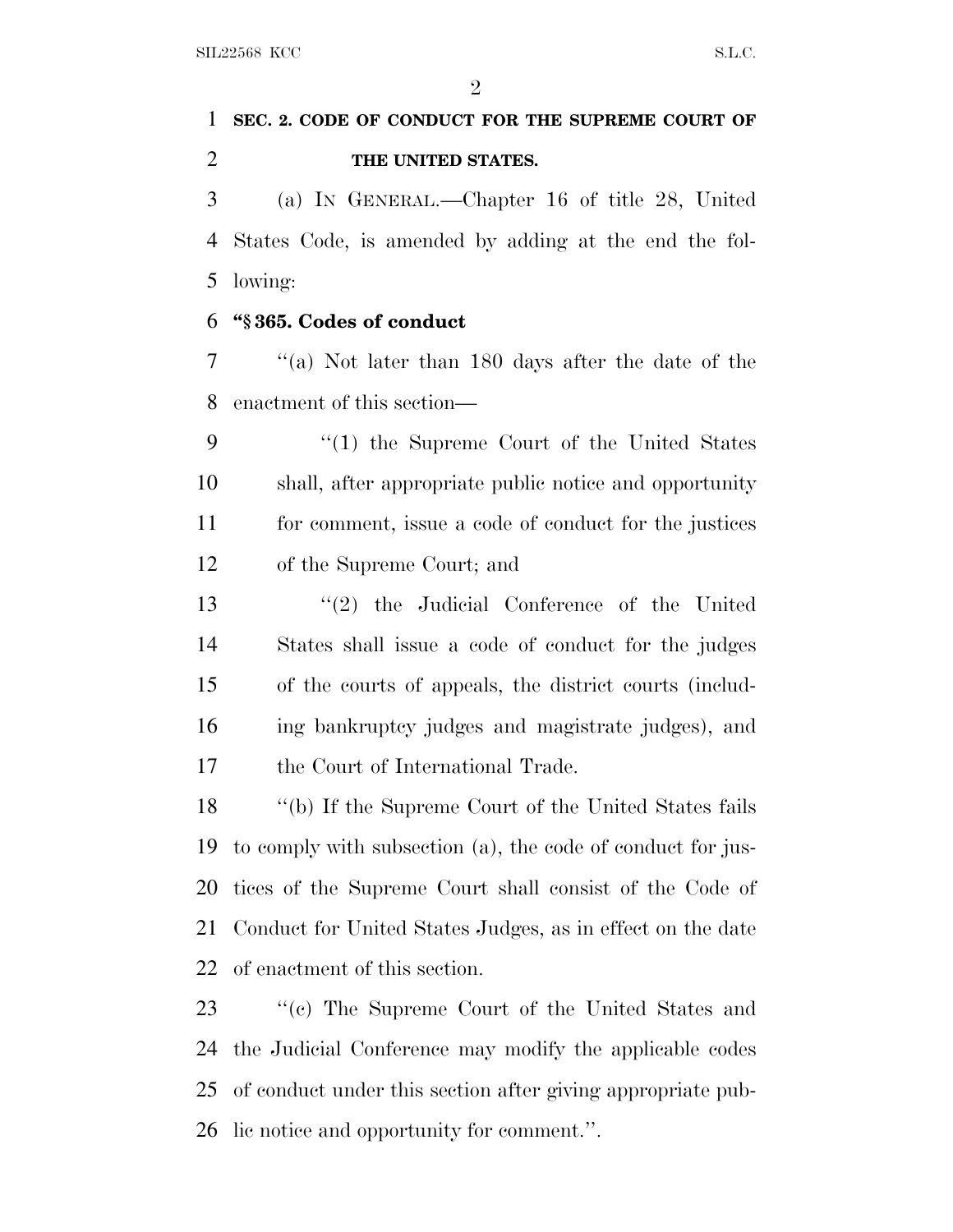(b) TECHNICAL AND CONFORMING AMENDMENT.— The table of sections for chapter 16 of title 28, United States Code, is amended by adding at the end the fol-lowing:

''365. Codes of conduct.''.

#### **SEC. 3. DISQUALIFICATION OF FEDERAL JUDGES.**

 Section 455 of title 28, United States Code, is amended—

 (1) in subsection (a), by inserting ''bankruptcy judge,'' after ''judge,'';

 (2) in subsection (b), by adding at the end the following:

12 ''(6) Where the justice, judge bankruptcy judge, or magistrate judge of the United States received, during the 6-year period ending on the date on which the judge was assigned to the proceeding, in- come, a gift, or reimbursement required to be re- ported under section 102 of the Ethics in Govern- ment Act of 1978 (5 U.S.C. App.) from a party to the proceeding, a lawyer in the proceeding, an indi- vidual employed in a supervisory capacity by a party or law firm in the proceeding, or an affiliate of a party or law firm in the proceeding.

23  $\frac{1}{2}$  (7) Where a party to the proceeding, a lawyer in the proceeding, an individual employed in a super-visory capacity by a party or law firm in the pro-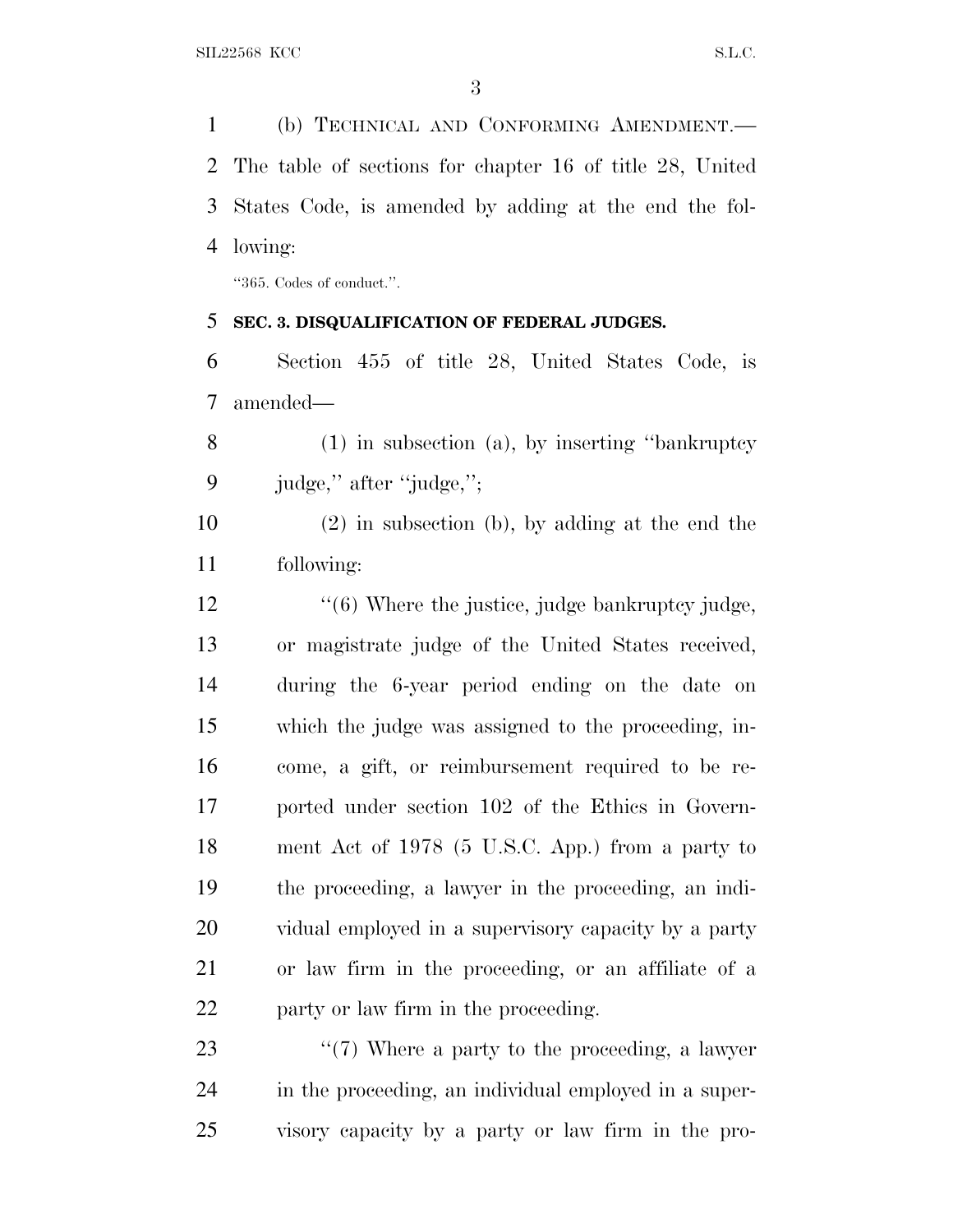ceeding, or an affiliate of a party or law firm in the proceeding made any lobbying contact or spent sub- stantial funds in support of the nomination, con- firmation, or appointment of the justice, judge, bankruptcy judge, or magistrate judge of the United States.

 $\frac{1}{8}$  Where the justice, judge, bankruptcy judge, or magistrate judge of the United States, their spouse, child, or spouse of their child has, dur- ing the 6-year period ending on the date on which the justice, judge, bankruptcy judge, or magistrate judge of the United States was assigned to the pro-ceeding—

 $\langle (A) \rangle$  received income, a gift, or reimburse- ment required to be reported under section 102 of the Ethics in Government Act of 1978 (5 U.S.C. App.) from, or been employed or volun- teered for more than 6 consecutive months in an official supervisory or advisory capacity for a party to the proceeding, a lawyer in the pro- ceeding, or an affiliate of a party or law firm in the proceeding; or

23  $'(B)$  been employed or volunteered for more than 6 consecutive months in an official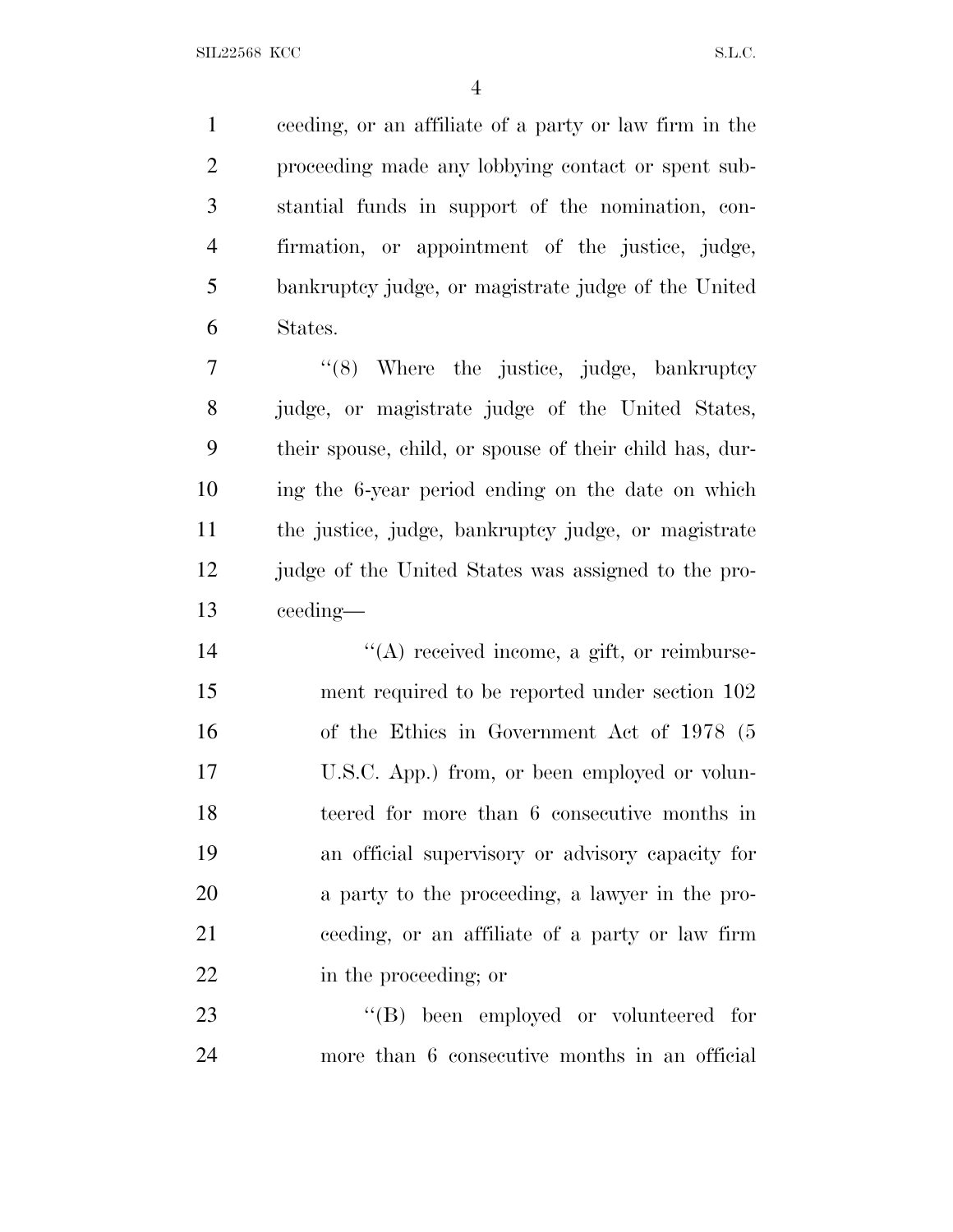| $\mathbf{1}$   | supervisory or advisory capacity alongside<br>a        |
|----------------|--------------------------------------------------------|
| $\overline{2}$ | lawyer in the proceeding.";                            |
| 3              | $(3)$ by striking subsection $(e)$ and inserting the   |
| $\overline{4}$ | following:                                             |
| 5              | "(c) A justice, judge, bankruptcy judge, or magistrate |
| 6              | judge of the United States shall be informed about—    |
| 7              | $"(1)$ the personal and fiduciary financial inter-     |
| 8              | ests of the justice, judge, bankruptcy judge, or mag-  |
| 9              | istrate judge of the United States;                    |
| 10             | $(2)$ the personal financial interests of the          |
| 11             | spouse and minor children residing in the household    |
| 12             | of the justice, judge, bankruptcy judge, or mag-       |
| 13             | istrate judge of the United States; and                |
| 14             | $(3)$ any interest that could be substantially af-     |
| 15             | fected by the outcome of the proceeding.";             |
| 16             | $(4)$ in subsection $(d)$ —                            |
| 17             | $(A)$ in paragraph $(4)$ —                             |
| 18             | (i) in clause (iii), by inserting "and"                |
| 19             | at the end;                                            |
| 20             | (ii) in clause (iv), by striking the pe-               |
| 21             | riod at the end and inserting a semicolon;             |
| 22             | and                                                    |
| 23             | (B) by adding at the end the following:                |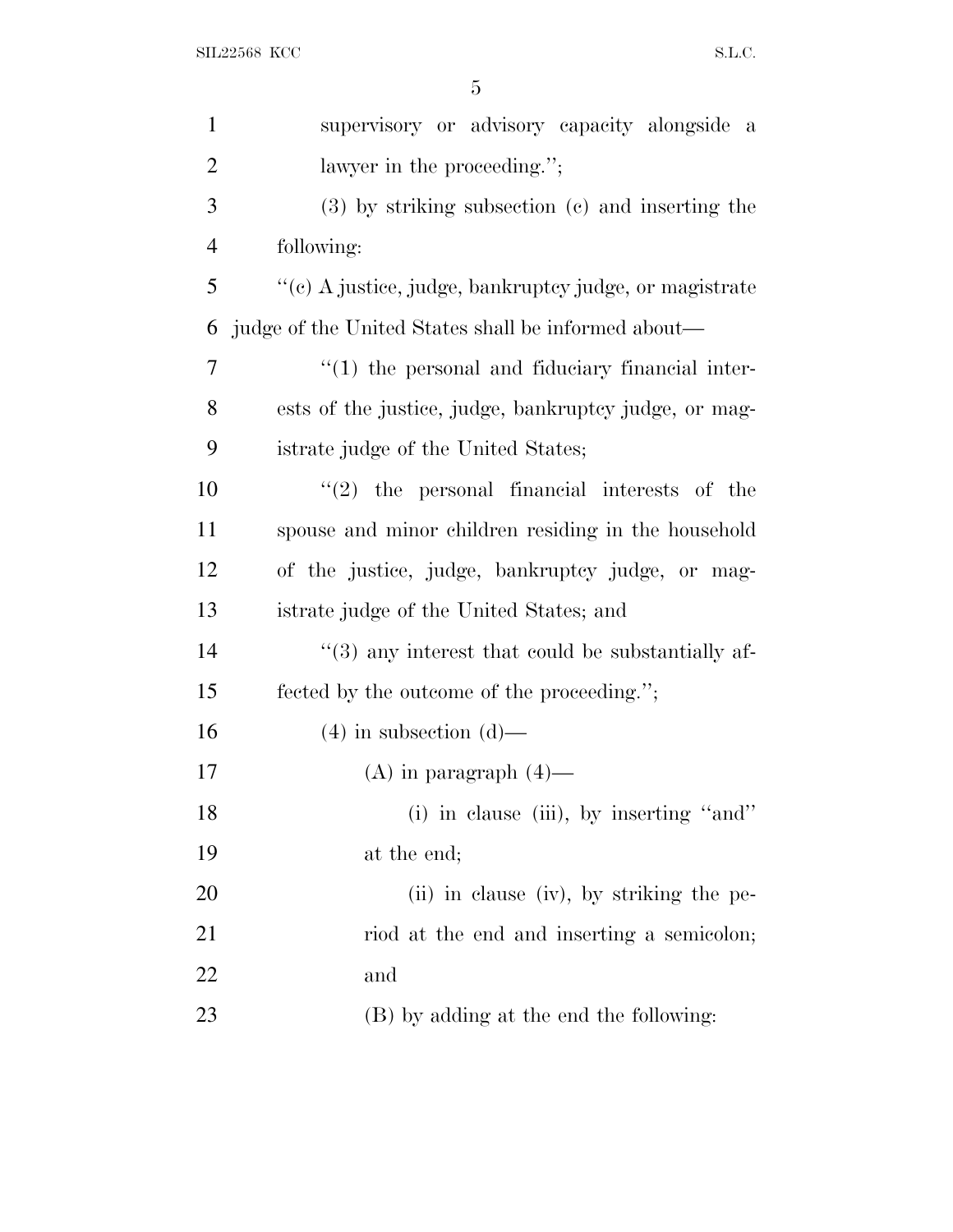| $\mathbf{1}$   | "(5) 'official supervisory or advisory capacity'        |
|----------------|---------------------------------------------------------|
| $\overline{2}$ | includes acting as a director, officer, trustee, or any |
| 3              | other equivalent position;                              |
| $\overline{4}$ | $``(6)$ 'affiliate' means an entity that effectively    |
| 5              | controls or is controlled by another entity or is asso- |
| 6              | ciated with another entity under common ownership       |
| 7              | or control, regardless of tax status or corporate       |
| 8              | form. Whether an entity is an affiliate of another      |
| 9              | shall be determined under the totality of the cir-      |
| 10             | cumstances, including—                                  |
| 11             | $\lq\lq$ whether the entities share employees,          |
| 12             | board members, or officers;                             |
| 13             | $\lq\lq$ whether the entities share facilities or       |
| 14             | mailing addresses;                                      |
| 15             | $\lq\lq$ (C) whether the entities are related orga-     |
| 16             | nizations, as defined by the Internal Revenue           |
| 17             | Service; and                                            |
| 18             | "(D) any indicia that the 2 entities are                |
| 19             | alter egos or otherwise effectively the same or-        |
| 20             | ganization regardless of tax status or corporate        |
| 21             | form;                                                   |
| 22             | " $(7)$ 'substantial funds' means an amount of          |
| 23             | money that a reasonable person would consider to be     |
| 24             | significant based on the totality of circumstances, in- |
| 25             | cluding—                                                |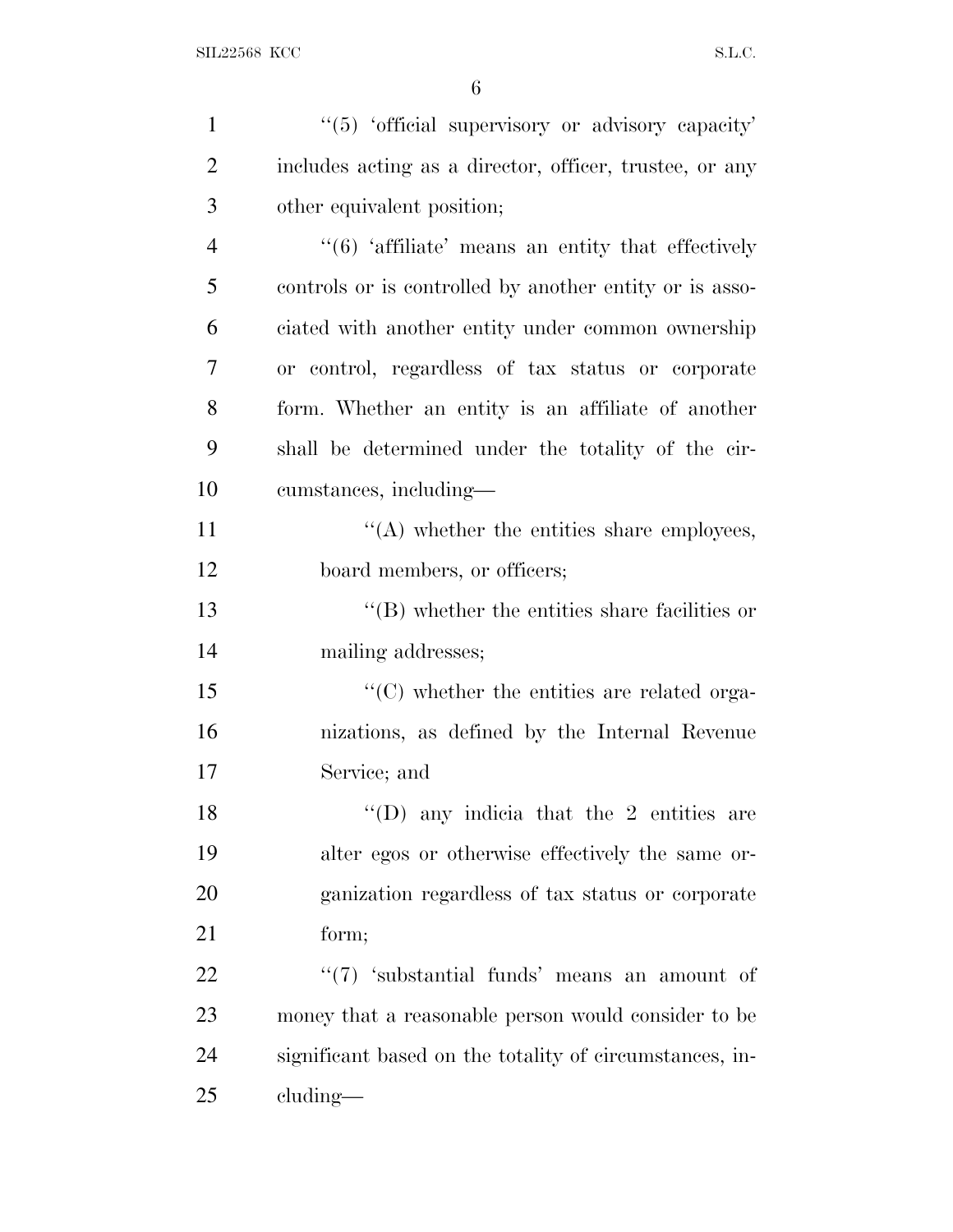| $\mathbf{1}$   | $\lq\lq$ the proportion of funds spent relative      |
|----------------|------------------------------------------------------|
| $\overline{2}$ | to the revenues or expenditures of the indi-         |
| 3              | vidual or entity;                                    |
| $\overline{4}$ | $\lq\lq$ (B) the proportion of funds spent relative  |
| 5              | to other known spending in support of the nom-       |
| 6              | ination, confirmation, or appointment of the         |
| 7              | justice, judge, bankruptcy judge, or magistrate      |
| 8              | judge of the United States; and                      |
| 9              | $\lq\lq$ (C) any other objective indicia of the sig- |
| 10             | nificance of the financial support of the indi-      |
| 11             | vidual or entity for the nomination, confirma-       |
| 12             | tion, or appointment of the justice, judge, bank-    |
| 13             | ruptcy judge, or magistrate judge of the United      |
| 14             | States.";                                            |
| 15             | $(5)$ in subsection $(e)$ —                          |
| 16             | $(A)$ by adding "bankruptcy judge," after            |
| 17             | "judge,";                                            |
| 18             | $(B)$ in the first sentence, by inserting ",         |
| 19             | unless the ground for disqualification arises        |
| 20             | under paragraph $(7)$ of that subsection" before     |
| 21             | the period at the end;                               |
| 22             | (C) after the second sentence, by adding             |
| 23             | "Where the ground for disqualification arises        |
| 24             | only under subsection $(b)(7)$ , waiver may be ac-   |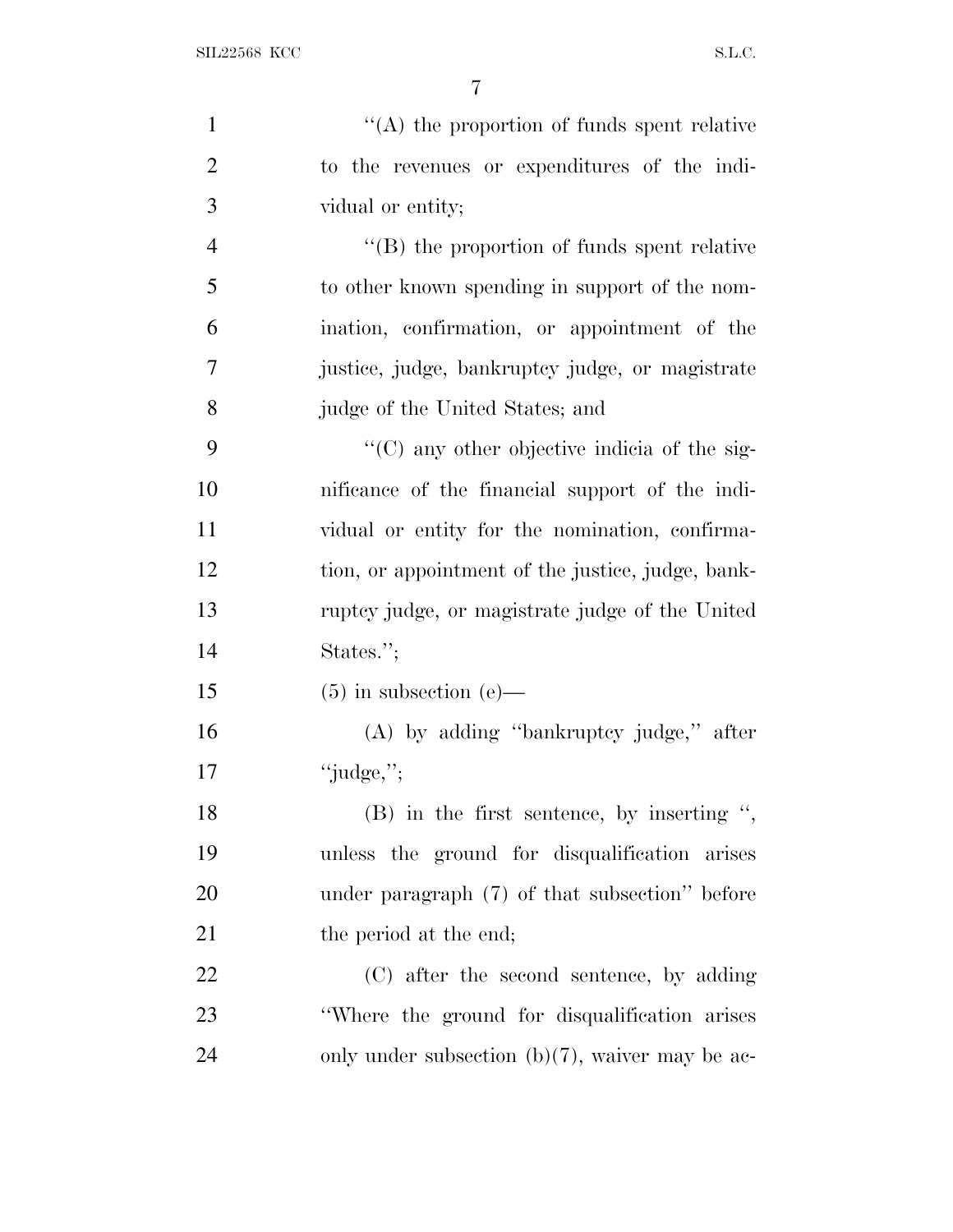| $\mathbf{1}$   | cepted only if offered by all parties to the pro-             |
|----------------|---------------------------------------------------------------|
| $\overline{2}$ | ceeding.";                                                    |
| 3              | $(6)$ in subsection $(f)$ , by inserting "under sub-          |
| $\overline{4}$ | section $(b)(4)$ " after "disqualified"; and                  |
| 5              | (7) by adding at the end the following:                       |
| 6              | "(g) If a justice, judge, bankruptcy judge, or mag-           |
| 7              | istrate judge learns that a condition requiring disqualifica- |
| 8              | tion under this section is present, the justice, judge, bank- |
| 9              | ruptcy judge, or magistrate judge shall—                      |
| 10             | $\lq(1)$ immediately notify all parties to the pro-           |
| 11             | ceeding; and                                                  |
| 12             | $(2)$ include the notification required under                 |
| 13             | paragraph (1) in the official record of the pro-              |
| 14             | ceeding.                                                      |
| 15             | $\lq$ (h)(1) A justice, judge, bankruptcy judge, or mag-      |
| 16             | istrate judge shall grant or certify to a reviewing panel     |
| 17             | a timely motion filed by a party to the proceeding that       |
|                | 18 is accompanied by a certificate of good faith and an affi- |
| 19             | davit alleging facts sufficient to show that disqualification |
| 20             | of the justice, judge, bankruptcy judge, or magistrate        |
|                | 21 judge is required under this section or any other Federal  |
| 22             | law.                                                          |
| 23             | $\lq(2)$ A reviewing panel described in paragraph (1)         |

ig panel described in paragrap shall be selected at random from judges of the United States who do not sit on the same court as the judge,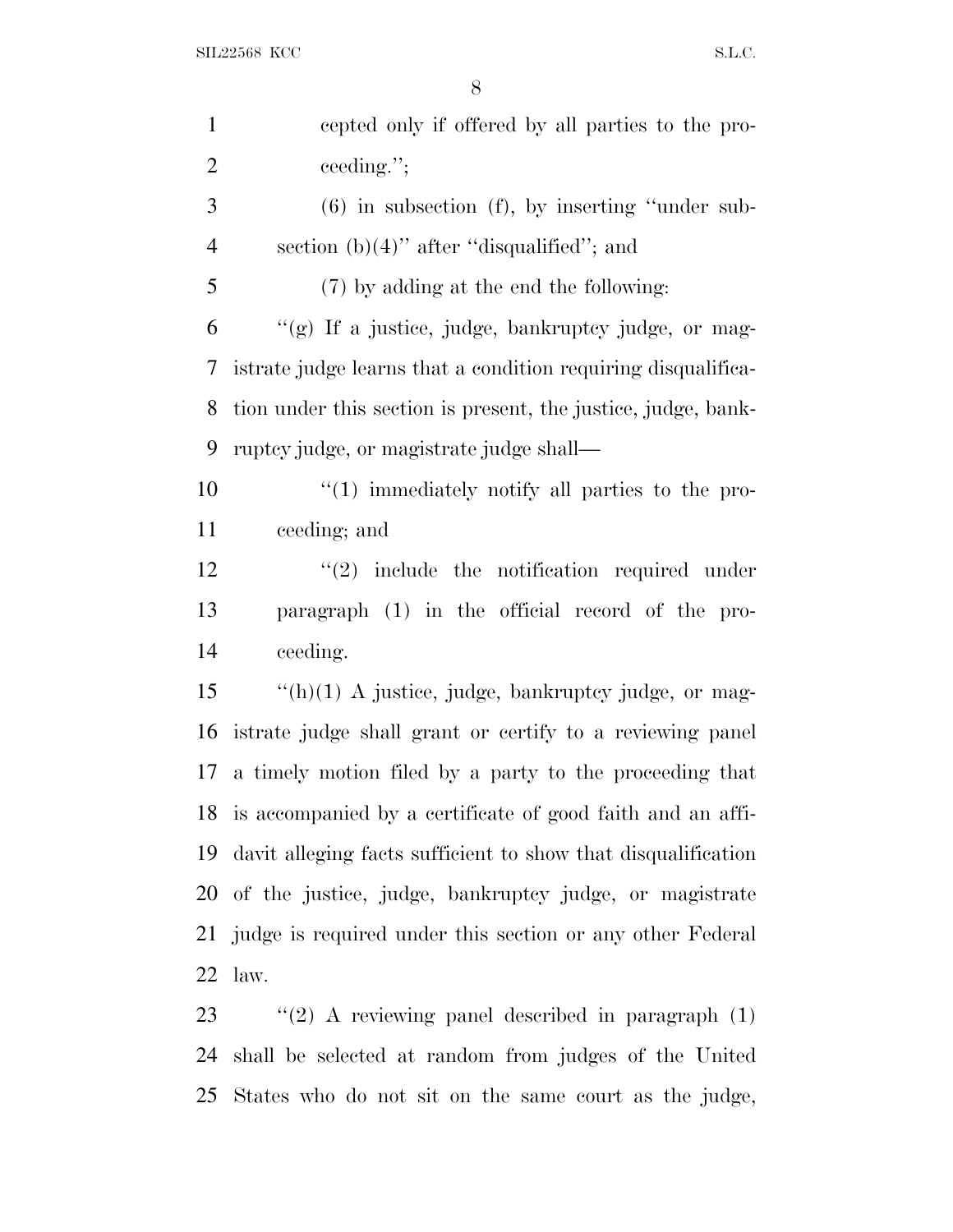bankruptcy judge, or magistrate judge who is the subject of the motion or as the other members of the reviewing panel. No more than 1 member of the reviewing panel may be a judge of the same judicial circuit as the judge, bank- ruptcy judge, or magistrate judge who is the subject of the motion.

 ''(3) The Supreme Court of the United States shall be the reviewing panel for a motion seeking to disqualify a justice.

 ''(i) The clerk of the applicable court shall publish timely notice on the website of the court of—

12 ''(1) any matter in which a justice, judge, bank- ruptcy judge, or magistrate judge of the United States disqualifies is disqualified under this section;  $\frac{1}{2}$  in the case of any matter in which the re- viewing panel under subsection (h) rules on a motion to disqualify; and

18 ''(3) an explanation of each reason for the dis- qualification or ruling, which shall include a specific identification of each circumstance that resulted in disqualification.''.

## **SEC. 4. CONFLICTS RELATED TO AMICI CURIAE.**

 (a) I<sup>N</sup> GENERAL.—Exception as provided in sub- section (b), the Supreme Court of the United States and the Judicial Conference of the United States shall pre-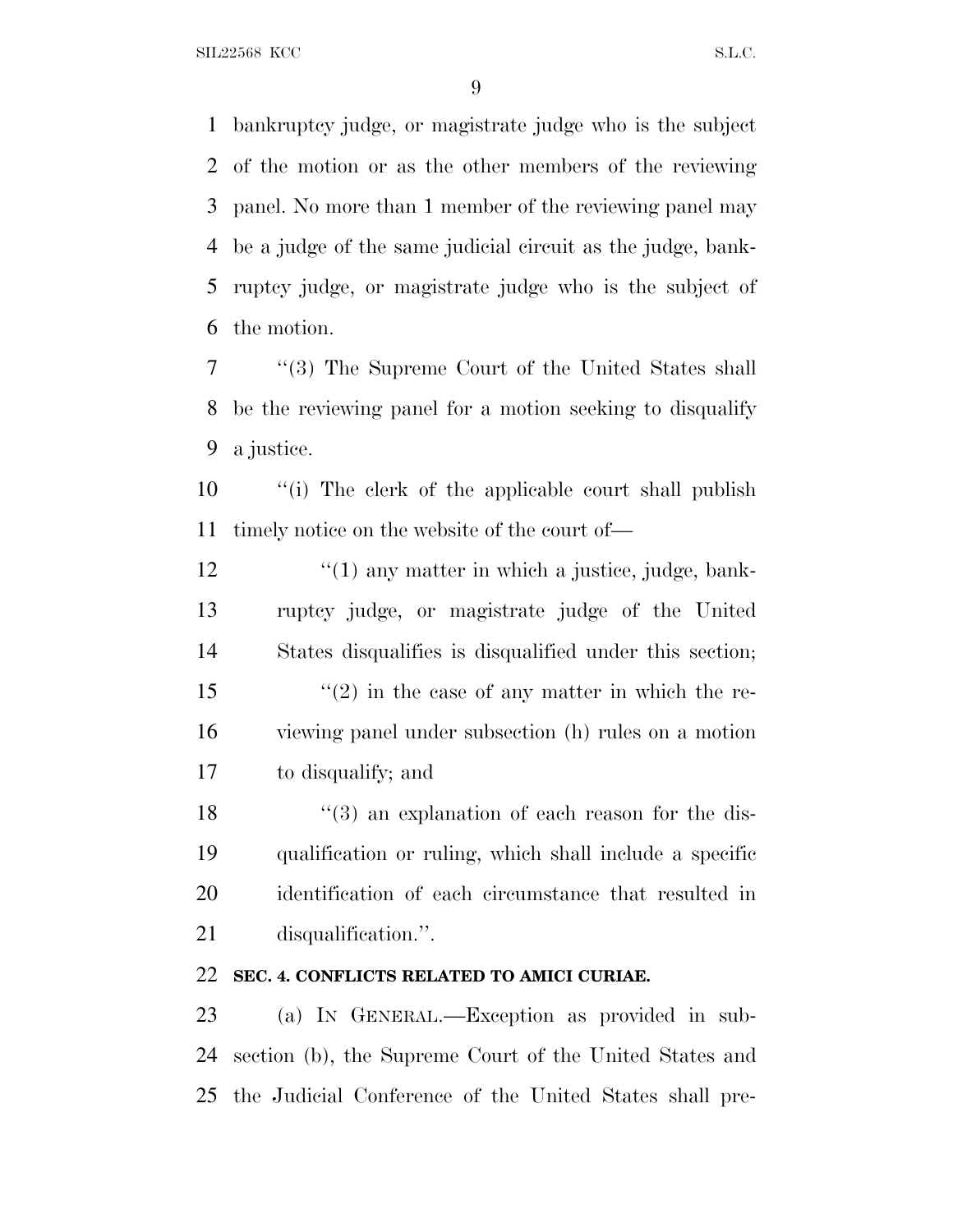scribe rules of procedure in accordance with sections 2072 through 2074 of title 28, United States Code, for prohib- iting the filing of or striking an amicus brief that would result in the disqualification of a justice, judge, or mag-istrate judge.

 (b) INITIAL TRANSMITTAL.—The Supreme Court of the United States shall transmit to Congress—

 (1) the proposed rules required under sub- section (a) not later than 180 days after the date of enactment of this Act; and

 (2) any rules in addition to those transmitted under paragraph (1) pursuant to section 2074 of 13 title 28, United States Code.

#### **SEC. 5. AMICUS DISCLOSURE.**

 (a) I<sup>N</sup> GENERAL.—Chapter 111 of title 28, United States Code, is amended by adding at the end the fol-lowing:

#### **''§ 1660. Disclosures related to amicus activities**

 ''(a) DEFINITION.—In this section, the term 'covered amicus' means any person, including any affiliate of the person, that files an amicus brief in a calendar year in the Supreme Court of the United States or a court of ap-peals of the United States.

24 "(b) DISCLOSURE.—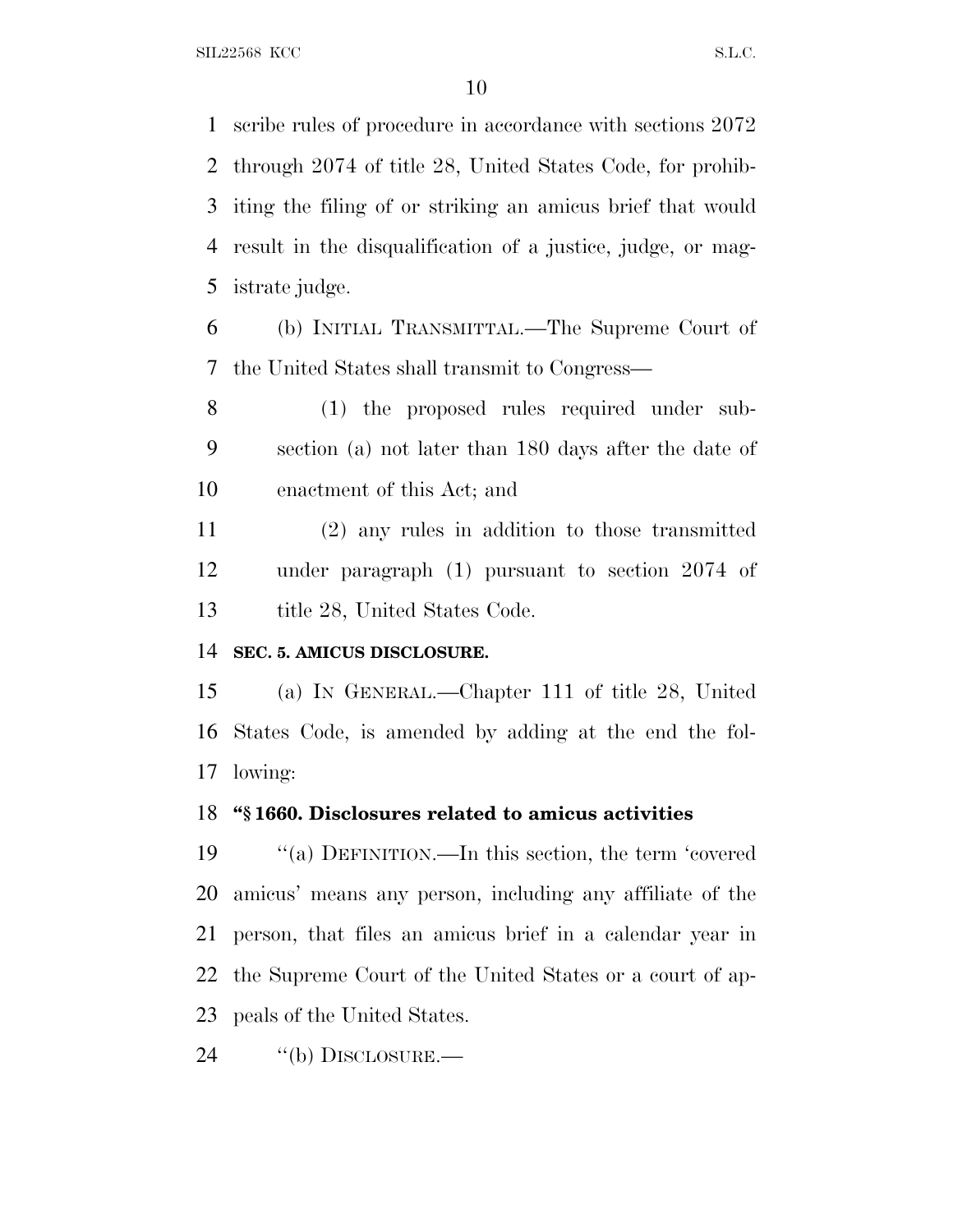| $\mathbf{1}$   | "(1) IN GENERAL.—Any covered amicus that              |
|----------------|-------------------------------------------------------|
| $\overline{2}$ | files an amicus brief in the Supreme Court of the     |
| 3              | United States or a court of appeals of the United     |
| $\overline{4}$ | States shall list in the amicus brief the name of any |
| 5              | person who-                                           |
| 6              | $\lq\lq$ contributed to the preparation or sub-       |
| $\overline{7}$ | mission of the amicus brief;                          |
| 8              | $\lq\lq$ contributed not less than 3 percent of       |
| 9              | the gross annual revenue of the covered amicus        |
| 10             | for the previous calendar year if the covered         |
| 11             | amicus is not an individual; or                       |
| 12             | "(C) contributed more than $$100,000$ to              |
| 13             | the covered amicus in the previous calendar           |
| 14             | year.                                                 |
| 15             | "(2) EXCEPTIONS.—The requirements of this             |
| 16             | subsection shall not apply to amounts received by a   |
| 17             | covered amicus described in paragraph (1) in com-     |
| 18             | mercial transactions in the ordinary course of any    |
| 19             | trade or business conducted by the covered amicus     |
| 20             | or in the form of investments (other than invest-     |
| 21             | ments by the principal shareholder in a limited li-   |
| 22             | ability corporation) in an organization if the        |
| 23             | amounts are unrelated to the amicus filing activities |
| 24             | of the covered amicus.                                |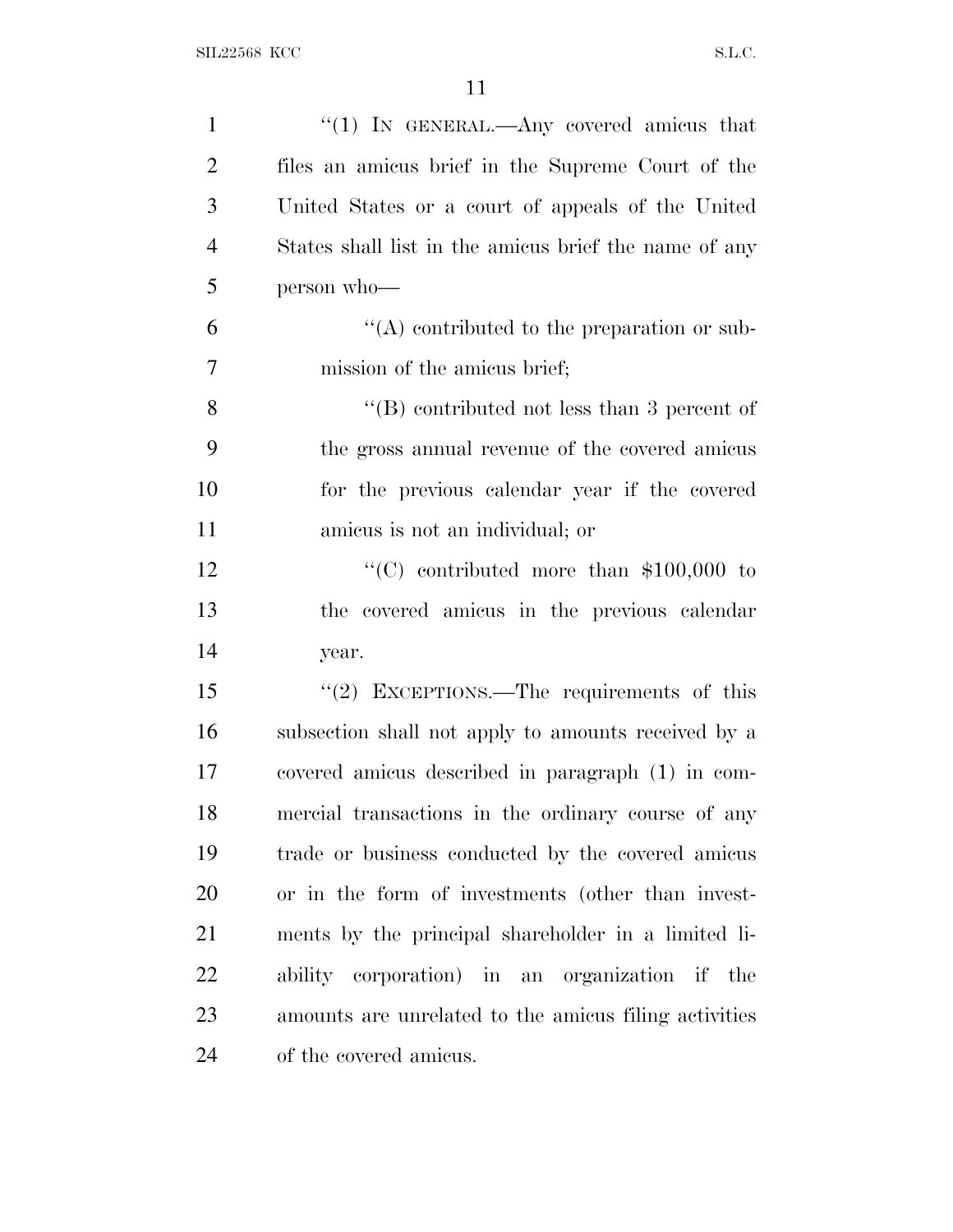''(c) AUDIT.—The Comptroller General of the United States shall conduct an annual audit to ensure compliance with this section.

 ''(d) PROHIBITION ON PROVISION OF GIFTS OR TRAVEL BY COVERED AMICI TO JUDGES AND JUS-TICES.—

7 "(1) IN GENERAL.—Except as provided in para- graph (2), no covered amicus may make a gift or provide travel to a judge of a court of appeals of the United States, the Chief Justice of the United States, or an associate justice of the Supreme Court of the United States.

13 "(2) REIMBURSEMENT FOR TRAVEL FOR AP- PEARANCES AT ACCREDITED LAW SCHOOLS.—Para- graph (1) shall not apply to reimbursement for trav-el for an appearance at an accredited law school.

 ''(e) CIVIL FINES.—Whoever knowingly fails to com- ply with any provision of this section shall, upon proof of such knowing violation by a preponderance of the evi- dence, be subject to a civil fine of not more than \$200,000, depending on the extent and gravity of the violation.

22 ""(f) RULES OF CONSTRUCTION.—

23 "(1) CONSTITUTIONAL RIGHTS.—Nothing in this section shall be construed to prohibit or inter-fere with—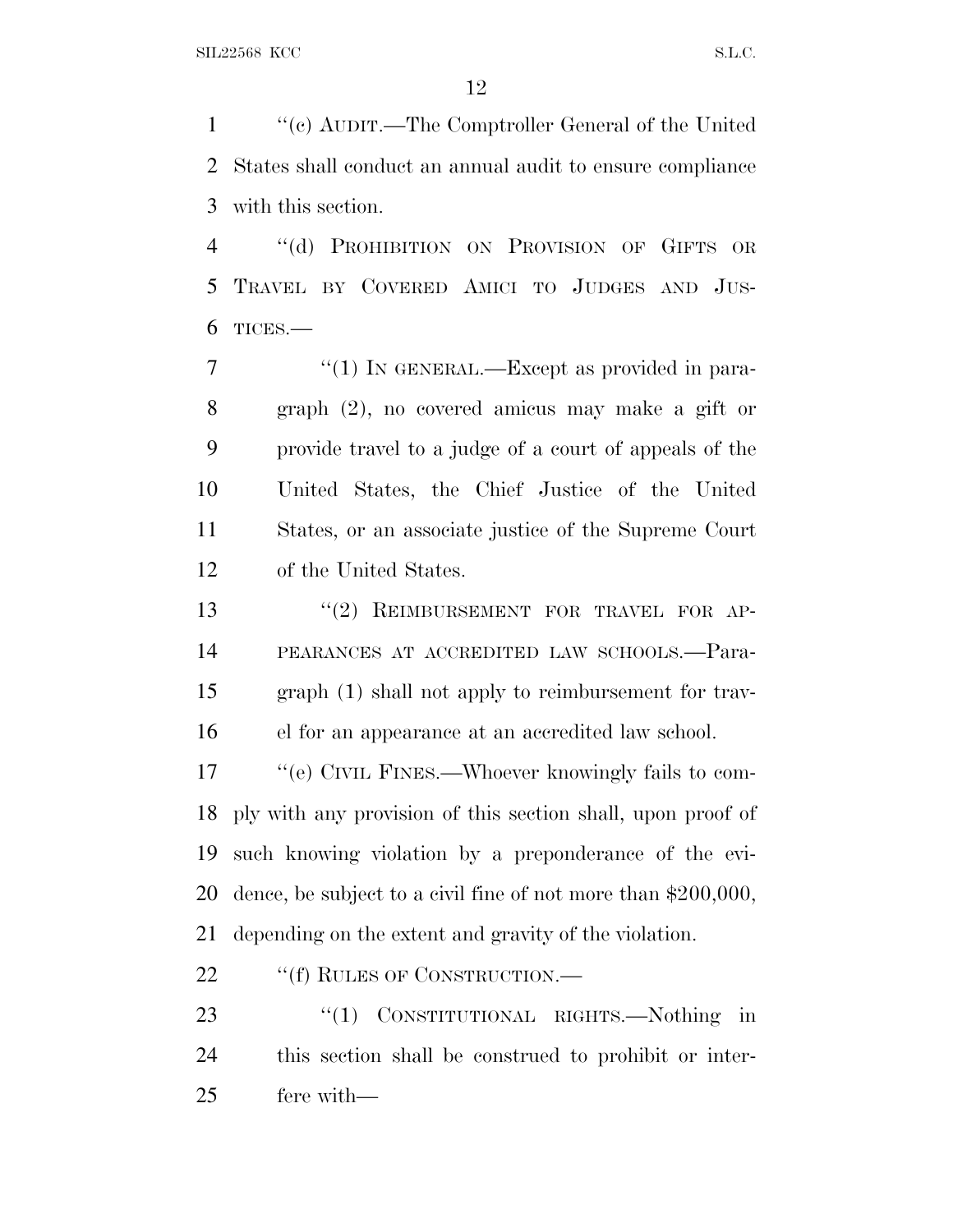| $\mathbf{1}$   | $\lq\lq$ the right to petition the Government                |
|----------------|--------------------------------------------------------------|
| $\overline{2}$ | for the redress of grievances;                               |
| 3              | $\lq\lq (B)$ the right to express a personal opin-           |
| $\overline{4}$ | ion; or                                                      |
| 5              | $\lq\lq$ (C) the right of association, protected by          |
| 6              | the First Amendment to the Constitution of the               |
| $\overline{7}$ | United States.                                               |
| 8              | "(2) PROHIBITION OF ACTIVITIES.—Nothing in                   |
| 9              | this section shall be construed to prohibit, or to au-       |
| 10             | thorize any court to prohibit, amicus activities by          |
| 11             | any person or entity, regardless of whether such per-        |
| 12             | son or entity is in compliance with the requirements         |
| 13             | of this section.                                             |
| 14             | "(g) SEVERABILITY.—If any provision of this section,         |
| 15             | or the application thereof, is held invalid, the validity of |
| 16             | the remainder of this section and the application of such    |
| 17             | provision to other persons and circumstances shall not be    |
|                | 18 affected thereby.".                                       |
| 19             | (b) TECHNICAL AND CONFORMING AMENDMENT.                      |
| 20             | The table of sections for chapter 111 of title 28, United    |
| 21             | States Code, is amended by adding at the end the fol-        |
| 22             | lowing:                                                      |
|                | "1660. Disclosures related to amicus activities.".           |
| 23             | SEC. 6. JUDICIAL TRAVEL.                                     |
| 24             | DISCLOSURES REGARDING TRAVEL-RELATED<br>(a)                  |
| 25             | REIMBURSEMENTS.-                                             |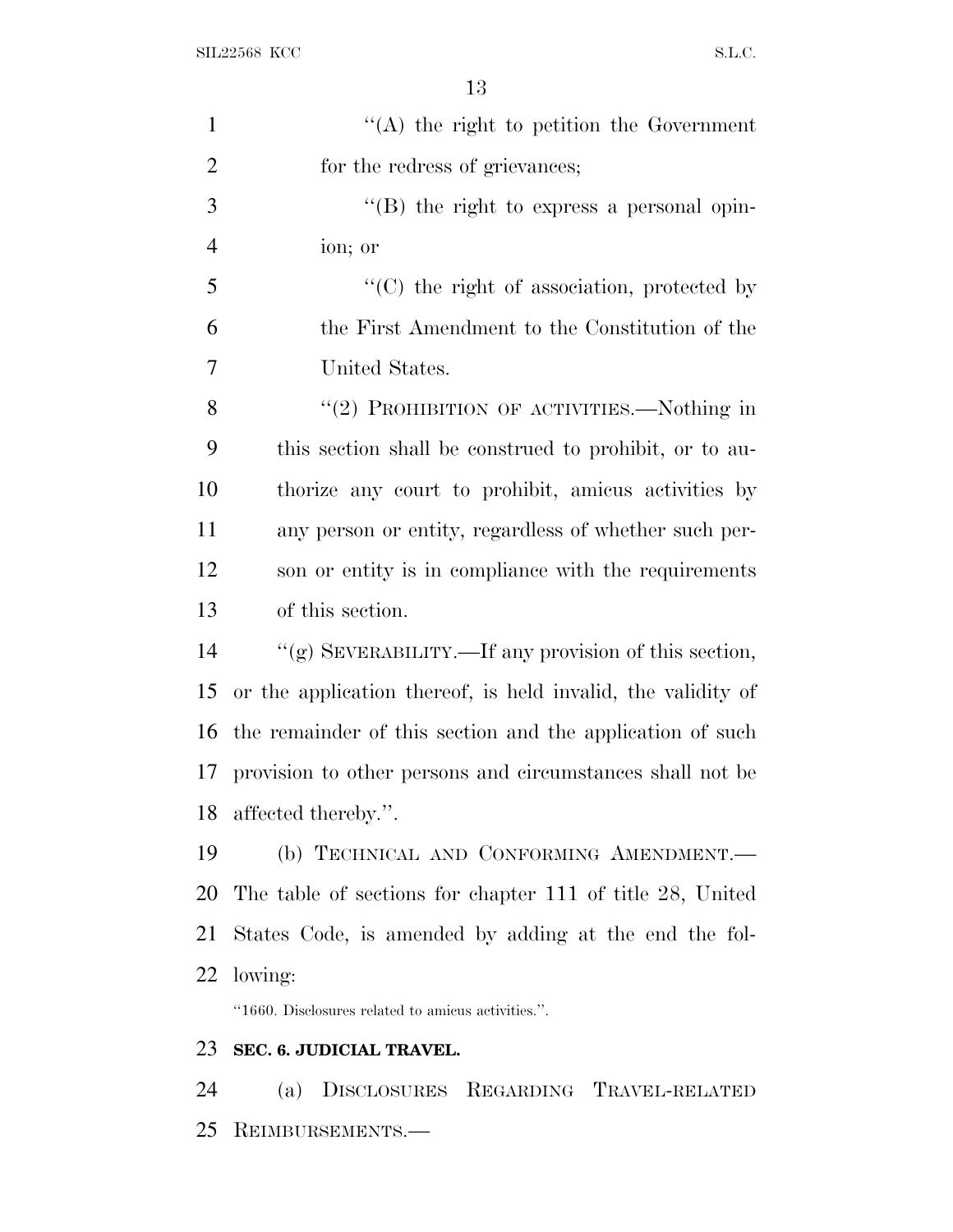| $\mathbf{1}$   | (1) IN GENERAL.—Section $102(a)(2)(B)$ of the                  |
|----------------|----------------------------------------------------------------|
| $\overline{2}$ | Ethics in Government Act of 1978 (5 U.S.C. App.)               |
| 3              | is amended—                                                    |
| $\overline{4}$ | $(A)$ by striking "source and a brief" and                     |
| 5              | inserting "source, and a brief";                               |
| 6              | (B) by inserting ", including the value,"                      |
| $\tau$         | before "of reimbursements"; and                                |
| 8              | (C) by striking "greater and received" and                     |
| 9              | inserting "greater, received".                                 |
| 10             | (2) PERIODIC REPORTS.—Section 103 of the                       |
| 11             | Ethics in Government Act of 1978 (5 U.S.C. App.)               |
| 12             | is amended by adding at the end the following:                 |
| 13             | "(m)(1) Not later than 30 days after completing trav-          |
| 14             | el in connection with which a judicial officer receives, or    |
| 15             | will receive, a reimbursement required to be reported          |
| 16             | under section $102(a)(2)(B)$ , the judicial officer shall file |
| 17             | a report regarding the reimbursement.                          |
| 18             | $"(2)$ The Administrative Office of the United States          |
| 19             | Courts shall publish on a website of the Federal judiciary     |
| 20             | each report filed under paragraph $(1)$ .".                    |
| 21             | (b) DEFINITION OF PERSONAL HOSPITALITY OF AN                   |
| 22             | INDIVIDUAL.—                                                   |
| 23             | (1) IN GENERAL.—Section $109(14)$ of the Eth-                  |
| 24             | ics in Government Act of 1978 (5 U.S.C. App.) is               |
| 25             | amended—                                                       |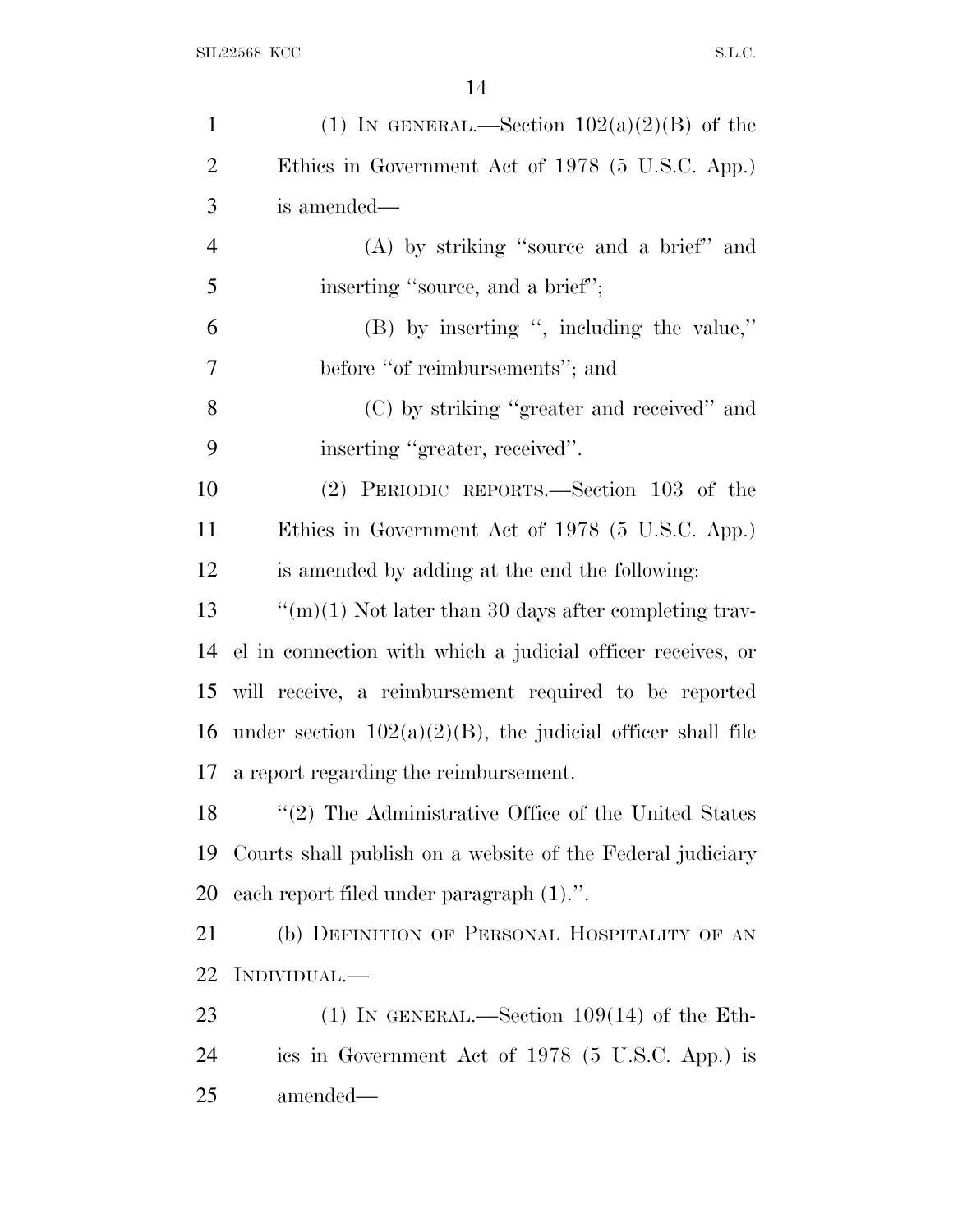| $\mathbf{1}$   | (A) by striking "any individual" means"           |
|----------------|---------------------------------------------------|
| $\overline{2}$ | and inserting the following: "an individual"—     |
| 3              | $\lq\lq$ means";                                  |
| $\overline{4}$ | (B) in subparagraph (A) (as so des-               |
| 5              | ignated)—                                         |
| 6              | (i) by striking "his family" each place           |
| 7              | it appears and inserting "the family of the       |
| 8              | individual"; and                                  |
| 9              | (ii) by adding "and" after the semi-              |
| 10             | colon; and                                        |
| 11             | (C) by adding at the end the following:           |
| 12             | $\lq\lq$ with respect to a judicial officer, does |
| 13             | not include—                                      |
| 14             | "(i) private travel on a boat or air-             |
| 15             | plane owned by an individual if that travel       |
| 16             | is substituting for commercial transpor-          |
| 17             | tation;                                           |
| 18             | "(ii) any food, lodging, or entertain-            |
| 19             | ment provided by an individual who has            |
| 20             | (or owns or controls an entity that has) a        |
| 21             | matter pending before the court on which          |
| 22             | the judicial officer serves or before a court     |
| 23             | the decisions of which may be appealed to         |
| 24             | the court on which the judicial officer           |
| 25             | serves;                                           |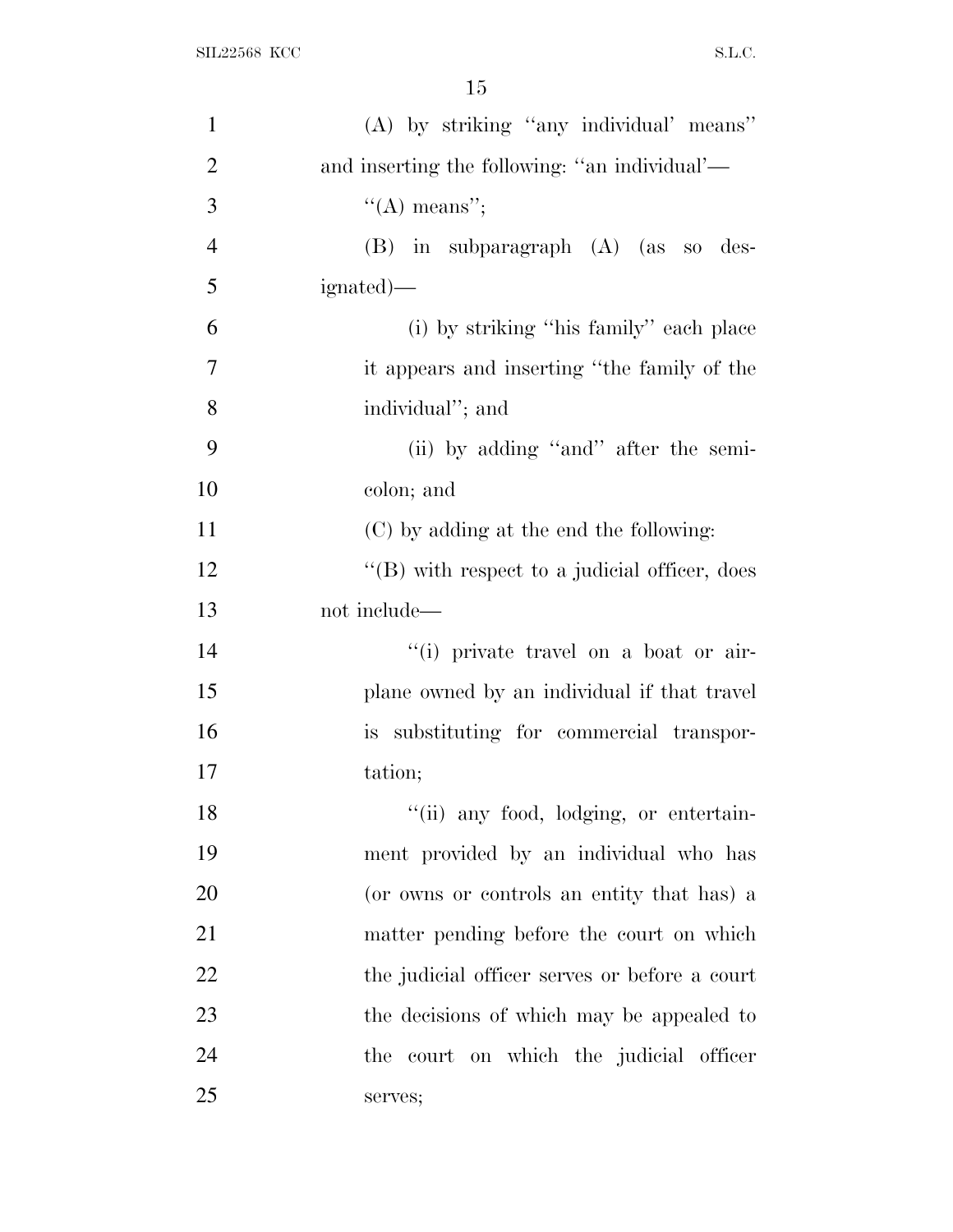| $\mathbf{1}$   | "(iii) lodging at a residence or other           |
|----------------|--------------------------------------------------|
| $\overline{2}$ | property that is rented to others by the in-     |
| 3              | dividual providing the hospitality;              |
| $\overline{4}$ | "(iv) hospitality provided by an indi-           |
| 5              | vidual at-                                       |
| 6              | $\lq(1)$ a restaurant, nightclub, re-            |
| $\overline{7}$ | sort, hotel, or other commercial estab-          |
| 8              | lishment; or                                     |
| 9              | $\lq\lq$ (II) a private club of which the        |
| 10             | individual is a paying member;                   |
| 11             | "(v) hospitality extended by an indi-            |
| 12             | vidual, the cost of which is paid for by a       |
| 13             | corporation or organization, including a         |
| 14             | corporation or organization that is not less     |
| 15             | than 10-percent owned by the individual;         |
| 16             | <b>or</b>                                        |
| 17             | "(vi) hospitality extended by an indi-           |
| 18             | vidual, the cost of which is reimbursed to       |
| 19             | the individual by any third party.".             |
| 20             | (2) CERTIFICATION REGARDING LACK OF REIM-        |
| 21             | BURSEMENT.—Section $102(a)(2)$ of the Ethics in  |
| 22             | Government Act of 1978 (5 U.S.C. App.) is amend- |
| 23             | $ed$ —                                           |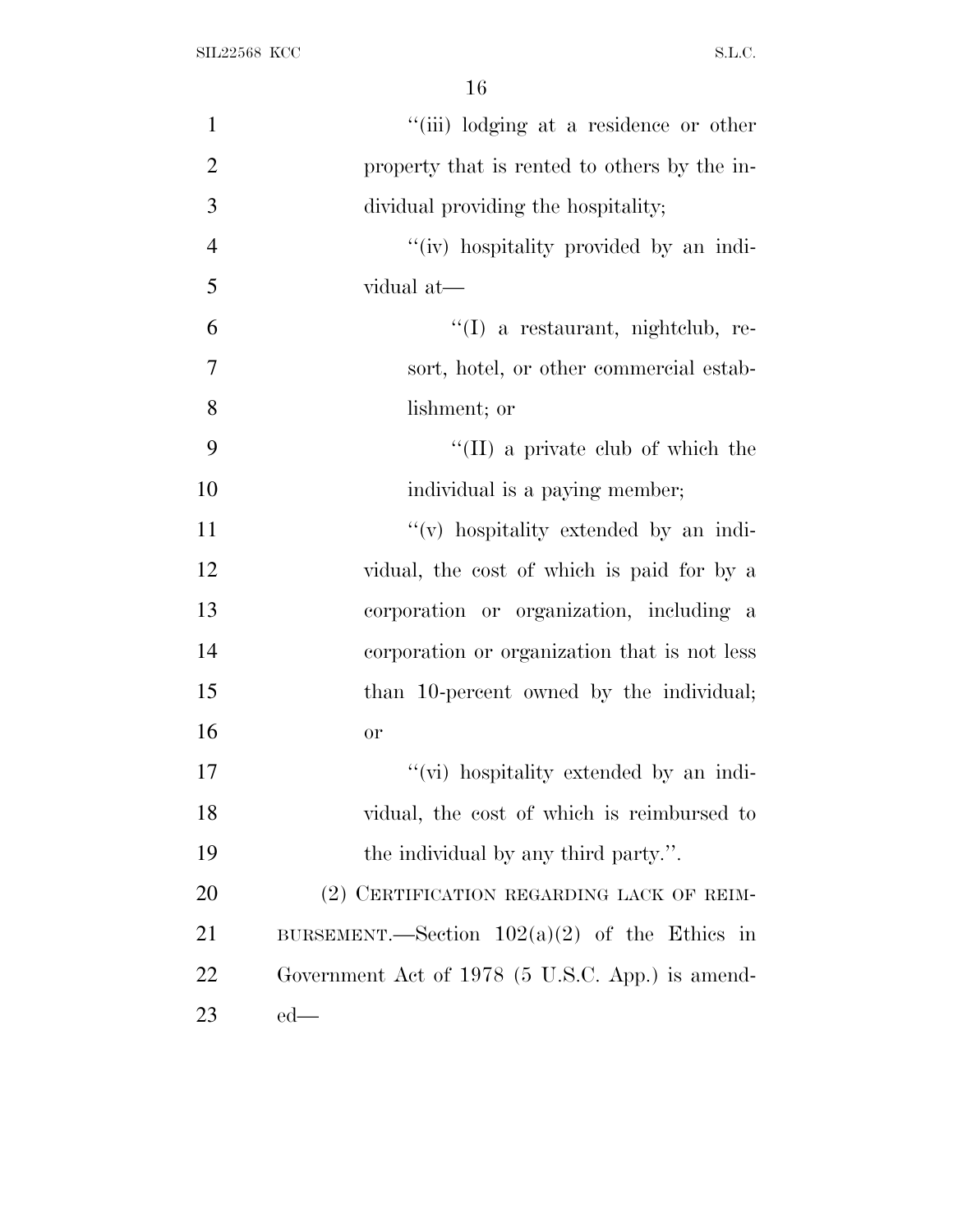| $\mathbf{1}$   | $(A)$ in subparagraph $(A)$ , by striking "The              |
|----------------|-------------------------------------------------------------|
| $\overline{2}$ | identity" and inserting "Subject to subpara-                |
| 3              | graphs $(C)$ and $(D)$ , the identity"; and                 |
| $\overline{4}$ | (B) by adding at the end the following:                     |
| 5              | $\lq\lq$ (D) A judicial officer who receives food,          |
| 6              | lodging, or entertainment that is exempted                  |
| $\overline{7}$ | under subparagraph (A) from being reported as               |
| 8              | being food, lodging, or entertainment received              |
| 9              | as personal hospitality of an individual shall in-          |
| 10             | clude in the report covering the period during              |
| 11             | which the food, lodging, or entertainment was               |
| 12             | received a certification that the cost of the food,         |
| 13             | lodging, or entertainment was not reimbursed                |
| 14             | by any third party.".                                       |
| 15             | SEC. 7. FINANCIAL CONFLICTS OF INTEREST.                    |
| 16             | Section 208 of title 18, United States Code, is             |
| 17             | amended by inserting after "Government employee,", "or      |
| 18             | an officer or employee of the judicial branch of the United |
| 19             | States Government,".                                        |
| 20             | SEC. 8. VIDEO RECORDING OF COURT PROCEEDINGS.               |
| 21             | (a) COURTS OF APPEALS.—                                     |
| 22             | (1) IN GENERAL.—Chapter 3 of title 28, United               |
| 23             | States Code, is amended by adding at the end the            |
| 24             | following:                                                  |
|                |                                                             |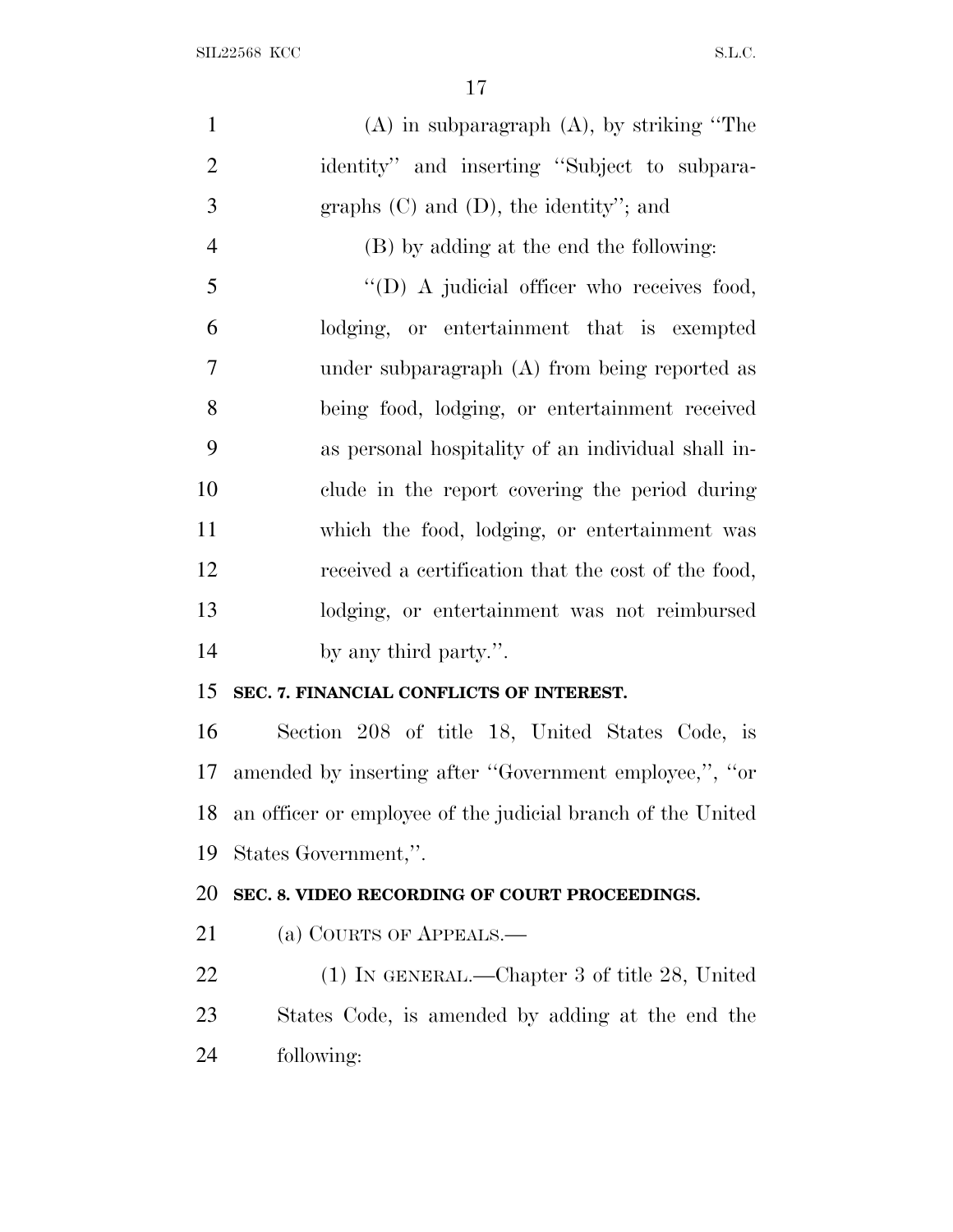| $\mathbf 1$    | "§50. Internet publication of certain video record-       |
|----------------|-----------------------------------------------------------|
| $\overline{2}$ | ings                                                      |
| 3              | "(a) IN GENERAL.—The open proceedings of each             |
| 4              | hearing of a court of appeals shall be made available by  |
| 5              | video for public transmission over the internet—          |
| 6              | $\lq(1)$ to the extent practicable, in real time dur-     |
| 7              | ing such hearing; and                                     |
| 8              | $\lq(2)$ for not fewer than 5 years after the date        |
| 9              | on which the hearing concludes.                           |
| 10             | "(b) COPYRIGHT PROTECTION NOT AVAILABLE.—An               |
| 11             | audio or video recording created pursuant to the require- |
| 12             | ment under this section shall be considered a work of the |
| 13             | United States Government for purposes of section 105 of   |
| 14             | title $17$ .".                                            |
| 15             | TECHNICAL AND CONFORMING AMEND-<br>(2)                    |
| 16             | MENT.—The table of sections for chapter 3 of title        |
| 17             | 28, United States Code, is amended by adding at           |
| 18             | the end the following:                                    |
|                | "50. Internet publication of certain video recordings.".  |
| 19             | (b) SUPREME COURT OF THE UNITED STATES.—                  |
| 20             | $(1)$ In GENERAL.—Chapter 1 of title 28, United           |
| 21             | States Code, is amended by adding at the end the          |
| 22             | following:                                                |
| 23             | "§7. Internet publication of certain video recordings     |
| 24             | "(a) IN GENERAL.—Each oral argument and reading           |
| 25             | of an opinion before the Supreme Court of the United      |
|                |                                                           |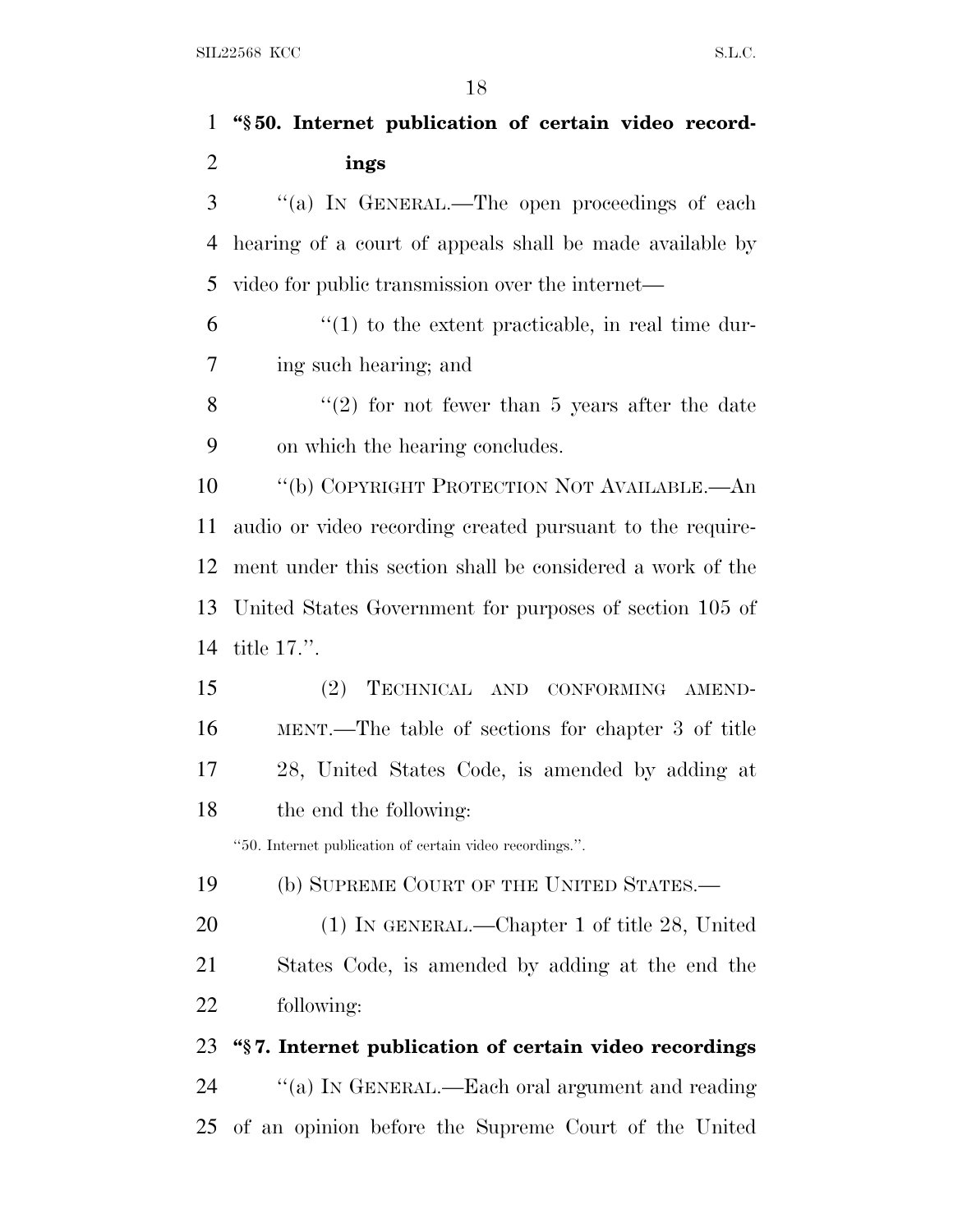States shall be made available by video for public trans-mission over the internet—

3 "(1) on the day of such oral argument and reading; and

 ''(2) in real time during such oral argument and opinion reading.

 ''(b) COPYRIGHT PROTECTION NOT AVAILABLE.—An recording created pursuant to the requirement under this section shall be considered a work of the United States Government for purposes of section 105 of title 17.''.

 (2) TECHNICAL AND CONFORMING AMEND- MENT.—The table of sections for chapter 1 of title 28, United States Code, is amended by adding at the end the following:

''7. Internet publication of certain video recordings.''.

#### **SEC. 9. RESTRICTIONS ON SEALED COURT FILINGS.**

 (a) I<sup>N</sup> GENERAL.—Chapter 111 of title 28, United States Code, as amended by section 5 of this Act, is amended by adding at the end the following:

### **''§ 1661. Restrictions on sealing judicial records**

20 "(a) IN GENERAL.—Unless otherwise provided by law, no court may seal any judicial record or any part of a judicial record unless—

23  $\frac{1}{2}$   $\frac{1}{2}$  the court finds that a compelling interest justifies abridging the right of public access to the judicial record or the part of the judicial record;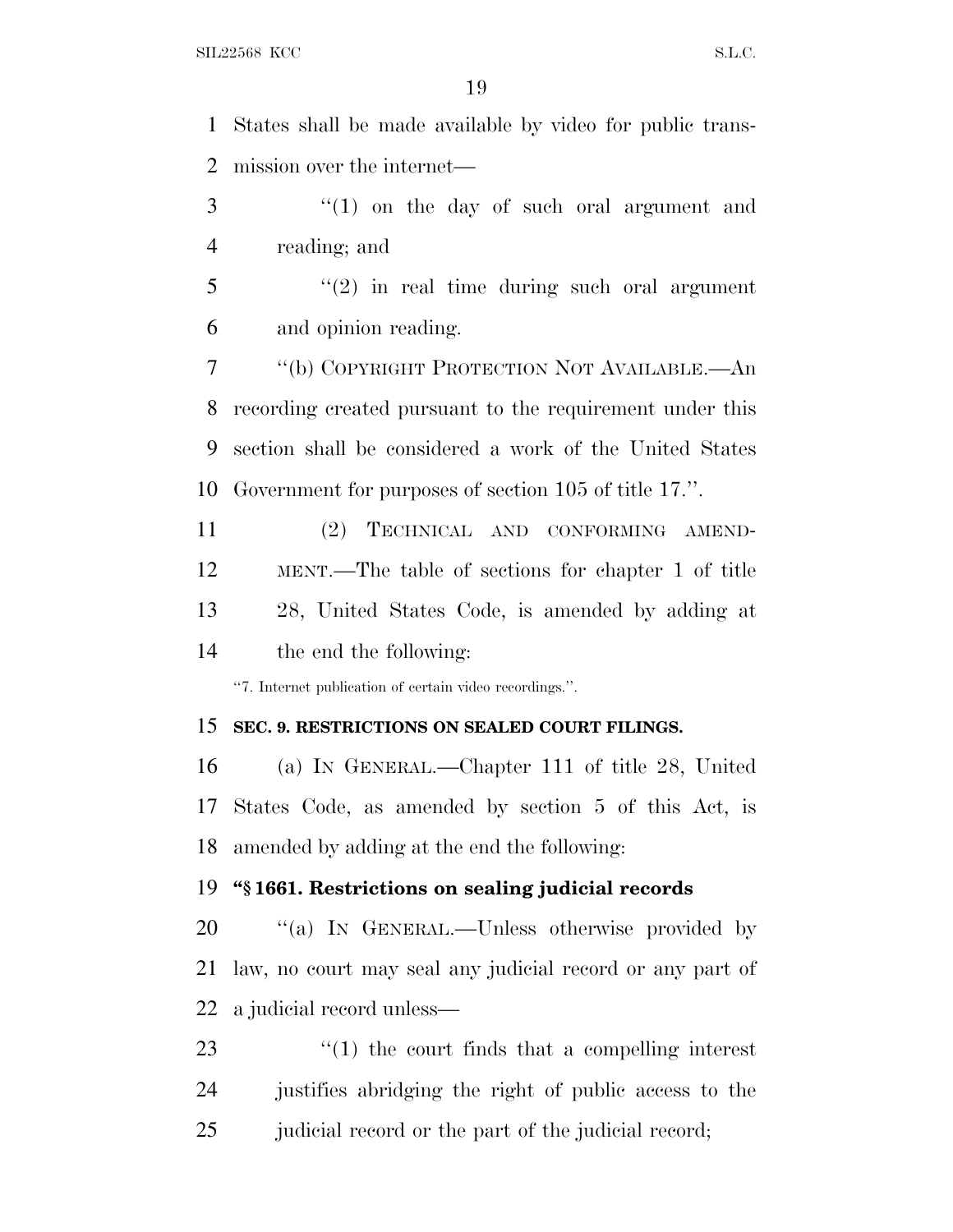| $\mathbf{1}$   | $\lq(2)$ the findings and conclusions of the court              |
|----------------|-----------------------------------------------------------------|
| $\overline{2}$ | are specific to each judicial record or each part of            |
| 3              | a judicial record;                                              |
| $\overline{4}$ | $\cdot\cdot\cdot(3)$ the seal is narrowly tailored and lasts no |
| 5              | longer than necessary; and                                      |
| 6              | $\lq(4)$ the public has been given notice and op-               |
| 7              | portunity to challenge the seal.                                |
| 8              | $\lq\lq(b)$ RULES.—                                             |
| 9              | "(1) IN GENERAL.—Except as provided in para-                    |
| 10             | graph (2), the Supreme Court of the United States               |
| 11             | and the Judicial Conference of the United States                |
| 12             | shall prescribe rules of procedure in accordance with           |
| 13             | sections 2072 through 2074 to ensure that disin-                |
| 14             | terested members of the public have a simplified and            |
| 15             | in expensive process to contest a motion to seal a ju-          |
| 16             | dicial record, to appeal an order sealing a judicial            |
| 17             | record, and to request that a judicial record be un-            |
| 18             | sealed. No local rule of procedure may be less pro-             |
| 19             | tective of the right of public access to judicial               |
| 20             | records than the rules prescribed under this sub-               |
| 21             | section. Such rules shall be prescribed and submitted           |
| 22             | to the Congress pursuant to sections.                           |
| 23             | INITIAL TRANSMITTAL.—The Supreme<br>(2)                         |
| 24             | Court of the United States shall transmit to Con-               |
| 25             | gress-                                                          |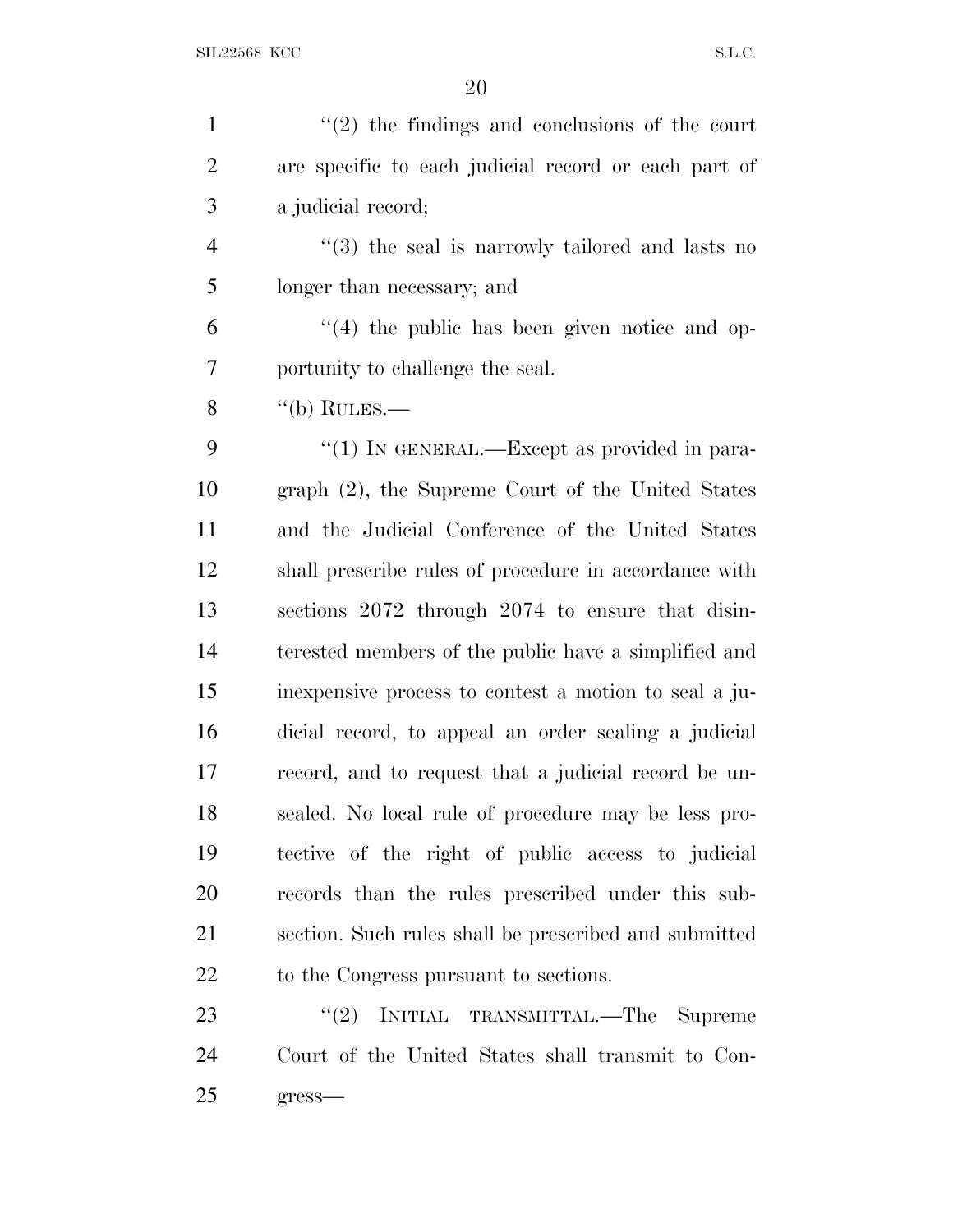| $\mathbf{1}$   | $\lq\lq$ the proposed rules required under                 |
|----------------|------------------------------------------------------------|
| $\overline{2}$ | paragraph (1) not later than 1 year after the              |
| 3              | date of enactment of this section; and                     |
| $\overline{4}$ | $\lq\lq$ (B) any rules in addition to those trans-         |
| 5              | mitted under paragraph (1) pursuant to section             |
| 6              | 2074 of title 28, United States Code.                      |
| 7              | "(c) RULES OF CONSTRUCTION.—Nothing in this                |
| 8              | section may be construed to-                               |
| 9              | $\lq(1)$ abolish, diminish, or infringe upon any           |
| 10             | right, responsibility, or remedy provided by the Con-      |
| 11             | stitution of the United States or any other law;           |
| 12             | $(2)$ relieve a court of any part of the inde-             |
| 13             | pendent duty of the court to enforce the right of          |
| 14             | public access to judicial records;                         |
| 15             | $(3)$ abrogate any rule of law that is more or             |
| 16             | additionally protective of the right of public access      |
| 17             | to judicial records.".                                     |
| 18             | (b) TECHNICAL AND CONFORMING AMENDMENT.-                   |
| 19             | The table of sections for chapter 111 of title 28, United  |
| 20             | States Code, as amended by section 5 of this Act, is       |
| 21             | amended by adding at the end the following:                |
|                | "1661. Restrictions on sealing judicial records.".         |
| 22             | SEC. 10. STUDIES BY THE FEDERAL JUDICIAL CENTER.           |
| 23             | (a) IN GENERAL.—Not later than December 31,                |
| 24             | 2022, and every other year thereafter, the Federal Judi-   |
| 25             | cial Center shall conduct a study of the extent of compli- |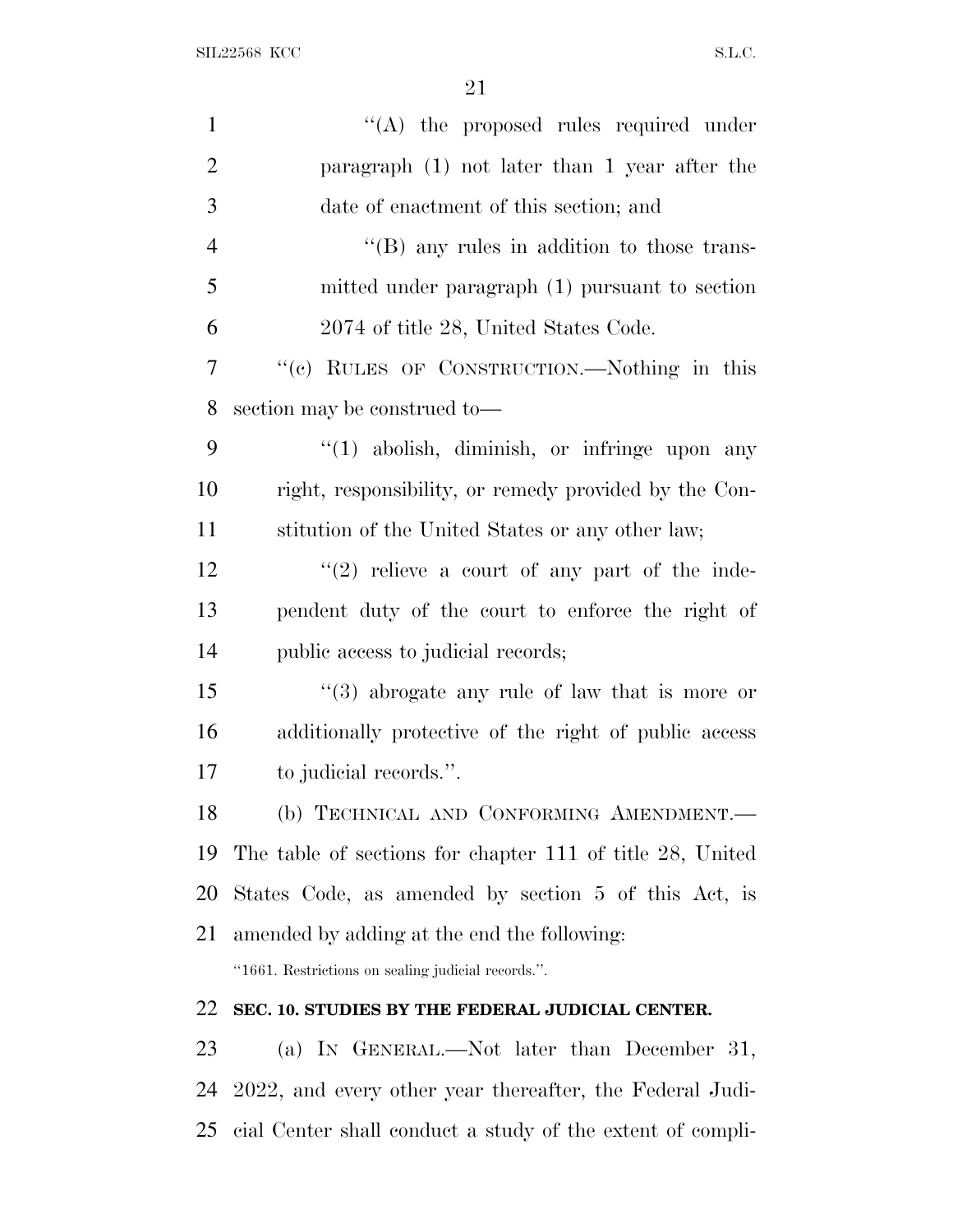| $\mathbf{1}$   | ance or noncompliance with the requirements of sections  |
|----------------|----------------------------------------------------------|
| 2              | 144 and 455 of title 28, United States Code, as amended  |
| 3              | by section 3 of this Act.                                |
| $\overline{4}$ | (b) REPORTS TO CONGRESS.—Not later than April            |
| 5              | 1 of each year following the completion of the study re- |
| 6              | quired under subsection $(a)$ —                          |
| 7              | (1) the Federal Judicial Center—                         |
| 8              | (A) shall submit to Congress a report con-               |
| 9              | taining the findings of the study; and                   |
| 10             | (B) may submit to Congress recommenda-                   |
| 11             | tions to improve the compliance by the Federal           |
| 12             | judiciary with the requirements of sections 144          |
| 13             | and 455 of title 28, United States Code, as              |
| 14             | amended by section 3 of this Act; and                    |
| 15             | (2) the Comptroller General of the United                |
| 16             | States shall submit to Congress a report containing      |
| 17             | an evaluation of the methodology and findings of the     |
| 18             | study.                                                   |
| 19             | (c) FACILITATION OF STUDIES.—In order to facili-         |
| 20             | tate the studies required under subsection $(a)$ —       |
| 21             | (1) the Judicial Conference of the United                |
| 22             | States shall maintain a record of each instance in       |
| 23             | which a justice, judge, bankruptcy judge, or mag-        |
| 24             | istrate judge was not assigned to a case due to po-      |